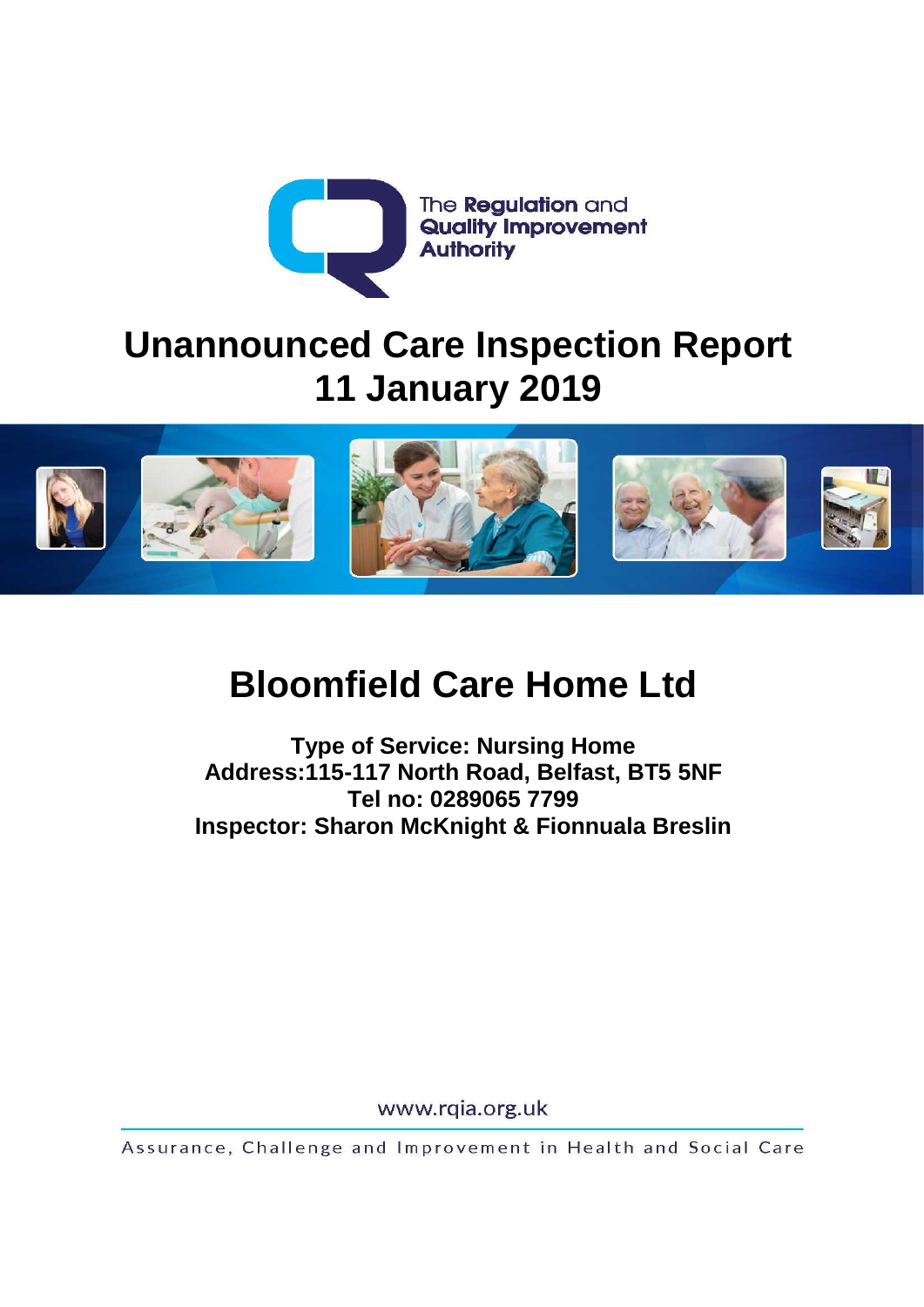It should be noted that this inspection report should not be regarded as a comprehensive review of all strengths and areas for improvement that exist in the service. The findings reported on are those which came to the attention of RQIA during the course of this inspection. The findings contained within this report do not exempt the servicefrom their responsibility for maintaining compliance with legislation, standards and best practice.

#### **1.0 What we look for**

#### Is care safe? Is care effective? Avoiding and preventing The right care, at the harm to service users right time in the right from the care. place with the treatment and best outcome. **Is the service** support that is well led? intended to help them. Effective leadership. management and governance which creates a culture focused on the needs and the experiences of service users in order to deliver safe, effective and compassionate care. Is care compassionate? Service users are treated with dignity and respect and should be fully involved in decisions affecting their treatment, care and support.

#### **2.0 Profile of service**

This is a registered nursing home which is registered to provide nursing carefor up to 36 persons.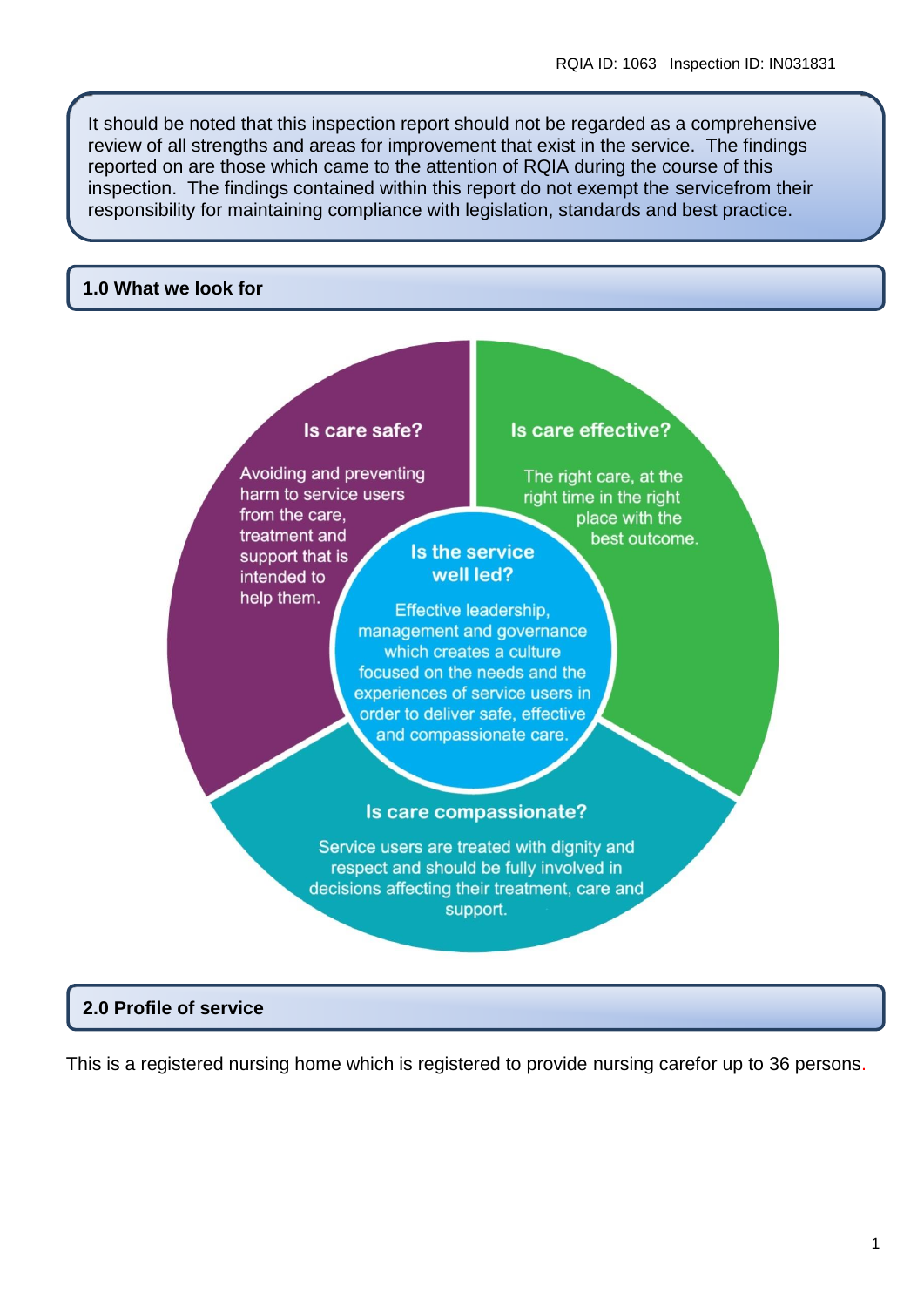#### **3.0 Service details**

| <b>Organisation/Registered Provider:</b> | <b>Registered Manager:</b>          |
|------------------------------------------|-------------------------------------|
| <b>Bloomfield Care Homes Limited</b>     | <b>Jincy Mathew</b>                 |
|                                          |                                     |
| <b>Responsible Individual:</b>           |                                     |
|                                          |                                     |
| Desmond McLaughlin                       |                                     |
|                                          |                                     |
| Person in charge of the home at the time | Date manager registered:            |
| of inspection:                           | 14 March 2016                       |
|                                          |                                     |
| <b>Jincy Mathew</b>                      |                                     |
|                                          |                                     |
| <b>Categories of care:</b>               | <b>Number of registered places:</b> |
|                                          | 36                                  |
| Nursing Home (NH)                        |                                     |
| DE-Dementia                              |                                     |
|                                          |                                     |
|                                          |                                     |

#### **4.0 Inspection summary**

An unannounced inspection took place on 11 January 2019 from 10:30 to 15:40 hours.

This inspection was underpinned by The Health and Personal Social Services (Quality, Improvement and Regulation) (Northern Ireland) Order 2003, The Nursing Homes Regulations (Northern Ireland) 2005 and the DHSSPS Care Standards for Nursing Homes 2015.

The inspection assessed progress with any areas for improvement identifiedduring andsince the last care inspection and to determine if the home was delivering safe, effective and compassionate care and if the service was well led.

Evidence of good practice was found in relation to staffing, notification of accidents and the home's environment. There were examples of good practice found throughout the inspection in relation to care records, management of accidents and communication of patient need between staff.There were further examples of good practice found throughout the inspection in relation to governance arrangements, management of complaints and incidents and maintaining good working relationships.

Areas requiring improvement were identified in relation to auditing, the positioning of alarm mats andcare plans for activities.

Patientssaid they were happy in the home. Those who could not verbalise their feelings in respect of their care were observed to be relaxed and comfortable in their surroundings.

The findings of this report will provide the homewith the necessary information to assist them to fulfil their responsibilities, enhance practice and patients'experience.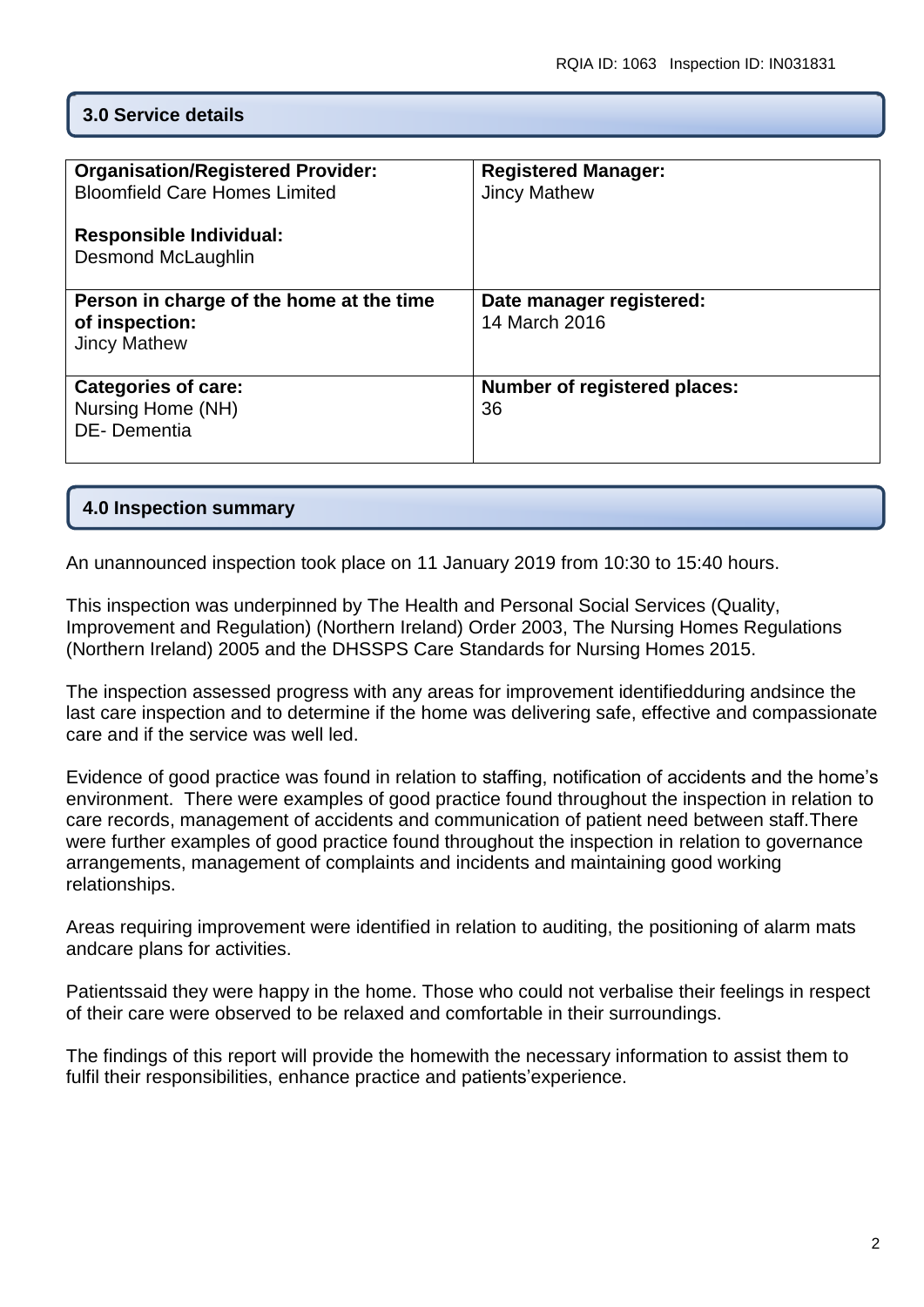#### **4.1Inspection outcome**

|                                       | <b>Regulations</b> | <b>Standards</b> |
|---------------------------------------|--------------------|------------------|
| Total number of areas for improvement |                    |                  |

Details of the Quality Improvement Plan (QIP) were discussed with Jincy Mathew, registered manager, as part of the inspection process. The timescales for completion commence from the date of inspection.

Enforcementaction did not result from the findings of this inspection.

#### **4.2Action/enforcementtaken following the most recent inspection dated 27 June 2018.**

The most recent inspection of the home was an unannounced care inspection undertaken on 27 June 2018. Other than those actions detailed in the QIP no further actions were required to be taken. Enforcement action did not result from the findings of this inspection.

# **5.0 How we inspect**

Prior to the inspection a range of information relevant to the service was reviewed. This included the following records:

- notifiable events since the previous care inspection
- written and verbal communication received since the previous care inspection which includes information in respect of serious adverse incidents(SAI's), potential adult safeguarding issues and whistleblowing
- the returned QIP from the previous care inspection
- the previous care inspection report

During the inspection we met with the majority of patients in small groups, two patients' relatives and five staff. Questionnaires were also left in the home to obtain feedback from patients and patients' representatives.A poster was displayed for staff inviting them to provide feedback to RQIA on-line.

The inspectors provided the registered manager with 'Have we missed you cards' which were then placed in a prominent position to allow patients and their relatives/representatives, who were not present on the day of inspection, the opportunity to give feedback to RQIA regarding the quality of service provision.

A poster informing visitors to the home that an inspection was being conducted was displayed on the entrance door to the home.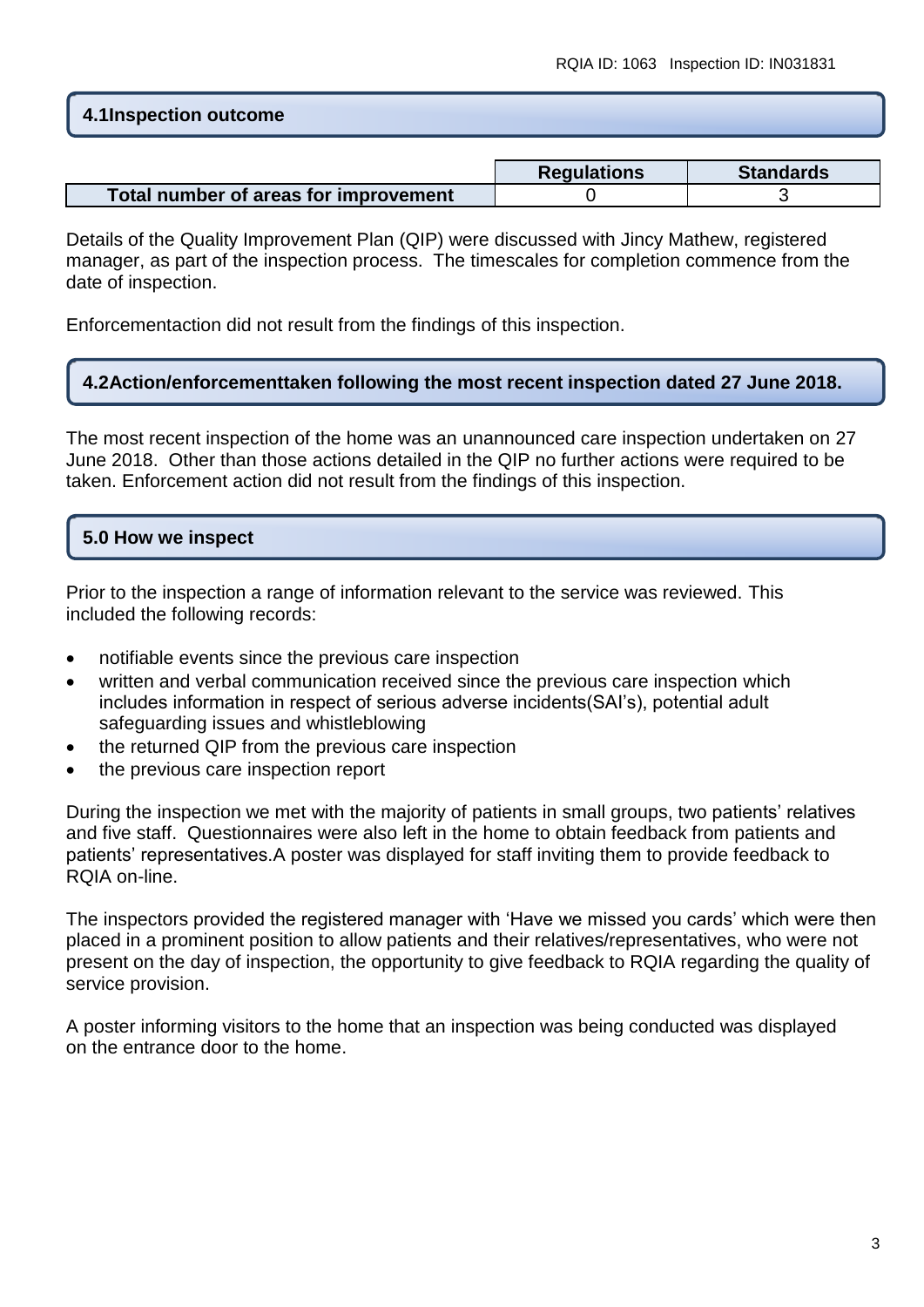The following records were examined during the inspection:

- duty rota for nursing and care staff for week commencing 7 January 2019
- records confirming registration of staff with the Nursing and Midwifery Council (NMC) and the Northern Ireland Social Care Council (NISCC)
- incident and accident records
- two staff recruitment and induction files
- tenpatient care records
- complaints record
- compliments received
- RQIA registration certificate
- a sample of monthly quality monitoring reports undertaken in accordance with Regulation 29 of The Nursing Homes Regulations (Northern Ireland) 2005

Areas for improvement identified at the last careinspection were reviewed and assessment of compliance recorded as met, partially met, or not met.

The findings of the inspection were provided to the person in charge at the conclusion of theinspection.

# **6.0 The inspection**

#### **6.1 Review of areas for improvement from the most recent inspection dated 27 June 2018**

The most recent inspection of the home was an unannounced care inspection. The completed QIP was returned and approved by the care inspector and was validated during this inspection.

#### **6.2 Review of areas for improvement from the last care inspection dated 27 June 2019.**

|                                                              | Areas for improvement from the last care inspection                                                             |                      |
|--------------------------------------------------------------|-----------------------------------------------------------------------------------------------------------------|----------------------|
|                                                              | Action required to ensure compliance with The Nursing Homes                                                     | <b>Validation of</b> |
| <b>Regulations (Northern Ireland) 2005</b>                   |                                                                                                                 | compliance           |
| Area for improvement 1<br><b>Ref:</b> Regulation 13 $(1)(a)$ | The registered persons must ensure that there<br>is proper provision for the health and welfare of<br>patients. | <b>Met</b>           |
| <b>Stated: Second time</b>                                   | In the event of a suspected head injury<br>neurological observations must be recorded.                          |                      |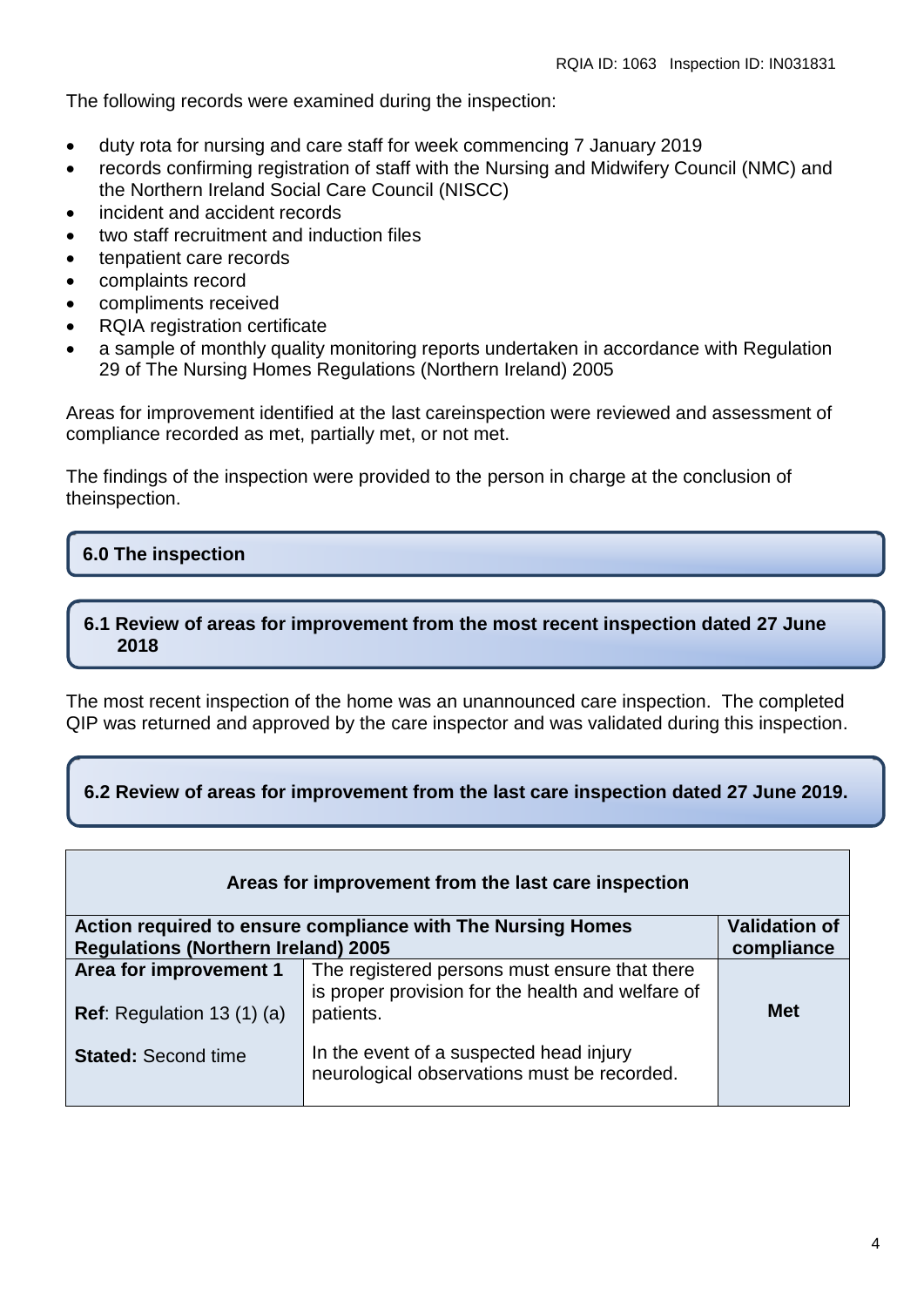|                                                                                | Action taken as confirmed during the<br>inspection:<br>A review of four patients care records<br>evidenced that neurological observations had<br>been completed. This area for improvement<br>has been met. A further area for improvement<br>has been made that the registered manager will<br>complete regular audits to ensure that<br>neurological observations are consistently<br>recorded. |                                    |
|--------------------------------------------------------------------------------|---------------------------------------------------------------------------------------------------------------------------------------------------------------------------------------------------------------------------------------------------------------------------------------------------------------------------------------------------------------------------------------------------|------------------------------------|
| Area for improvement 2<br><b>Ref: Regulation 30</b>                            | The registered person shall ensure that head<br>injuries are notified to RQIA in accordance with<br>the regulation.                                                                                                                                                                                                                                                                               |                                    |
| <b>Stated: First time</b>                                                      | Action taken as confirmed during the<br>inspection:<br>A review of accidents records and notifications<br>submitted to RQIA evidenced that head injuries<br>were notified to RQIA in accordance with the<br>regulation. This area for improvement has been<br>met.                                                                                                                                | <b>Met</b>                         |
| <b>Nursing Homes (2015)</b>                                                    | Action required to ensure compliance with The Care Standards for                                                                                                                                                                                                                                                                                                                                  | <b>Validation of</b><br>compliance |
|                                                                                |                                                                                                                                                                                                                                                                                                                                                                                                   |                                    |
| Area for improvement 1<br>Ref: Standard 16.11<br><b>Stated:</b> Second time    | The registered provider should ensure that the<br>recording of complaints is further developed to<br>include how the complainant's level of<br>satisfaction was determined.                                                                                                                                                                                                                       | <b>Met</b>                         |
|                                                                                | Action taken as confirmed during the<br>inspection:<br>A review of the complaints record evidenced<br>that this area for improvement has been met.                                                                                                                                                                                                                                                |                                    |
| Area for improvement 2<br><b>Ref: Standard 38</b><br><b>Stated: First time</b> | The registered person shall ensure that the<br>recruitment process is reviewed to ensure that<br>any gaps in employment and pertinent<br>information in the application form are<br>discussed at interview with the prospective<br>employee and a record maintained to include<br>the rationale for proceeding with employment.                                                                   | <b>Met</b>                         |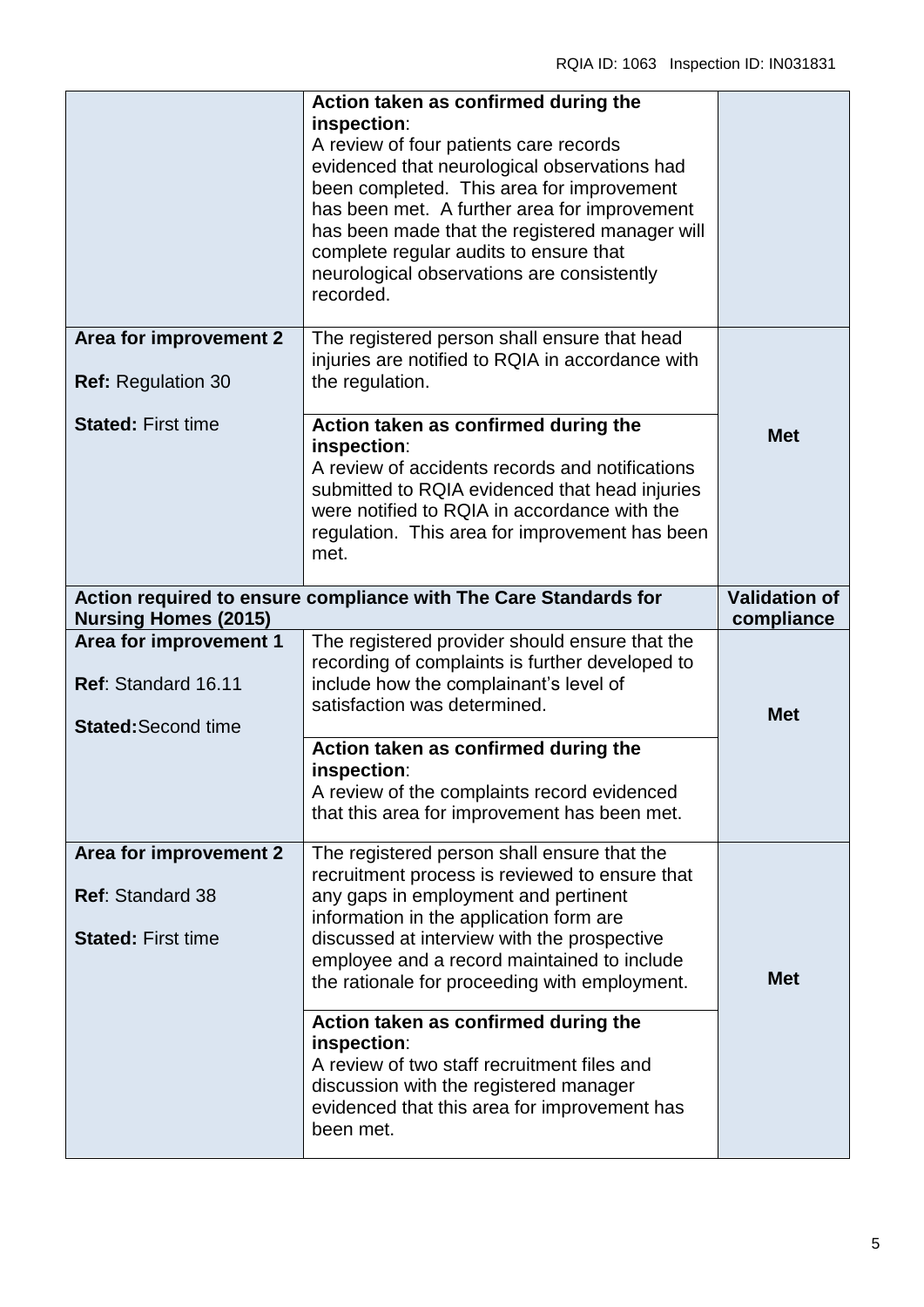| Area for improvement 3<br>Ref: Standard 39.9<br><b>Stated: First time</b>             | The registered person shall ensure that there is<br>evidence that the registered manager has<br>reviewed the registration status of staff on a<br>monthly basis.                                                                                                                                                                                                                    |            |
|---------------------------------------------------------------------------------------|-------------------------------------------------------------------------------------------------------------------------------------------------------------------------------------------------------------------------------------------------------------------------------------------------------------------------------------------------------------------------------------|------------|
|                                                                                       | Action taken as confirmed during the<br>inspection:<br>A review of the records of monthly checks to<br>confirm staff registration confirmed that these<br>were signed monthly by the registered<br>manager. This area for improvement has been<br>met.                                                                                                                              | <b>Met</b> |
| Area for improvement 4<br><b>Ref: Standard 23</b><br><b>Stated: First time</b>        | The registered person shall ensure that a<br>system is in place to monitor the settings of<br>pressure relieving, airwave mattresses to<br>ensure these are appropriately set for the<br>weight of the patient.                                                                                                                                                                     |            |
|                                                                                       | Action taken as confirmed during the<br>inspection:<br>Discussion with the registered manager and<br>staff confirmed that systems were in place to<br>ensure pressure relieving mattresses were set<br>appropriately for the weight of the patient. We<br>reviewed the settings of two patients'<br>mattresses, both were set correctly. This area<br>for improvement has been met. | <b>Met</b> |
| Area for improvement 5<br>Ref: Standard 17, 22 and<br>35<br><b>Stated: First time</b> | The registered person shall ensure that audits<br>are further developed to identify any patterns or<br>trends, lessons learned or actions taken to<br>address identified deficits. This includes, but is<br>not limited to, audits of incidents/accidents and<br>complaints.                                                                                                        | <b>Met</b> |
|                                                                                       | Action taken as confirmed during the<br>inspection:<br>A review of the records of audits of accidents<br>and complaints evidenced that this area for<br>improvement has been met.                                                                                                                                                                                                   |            |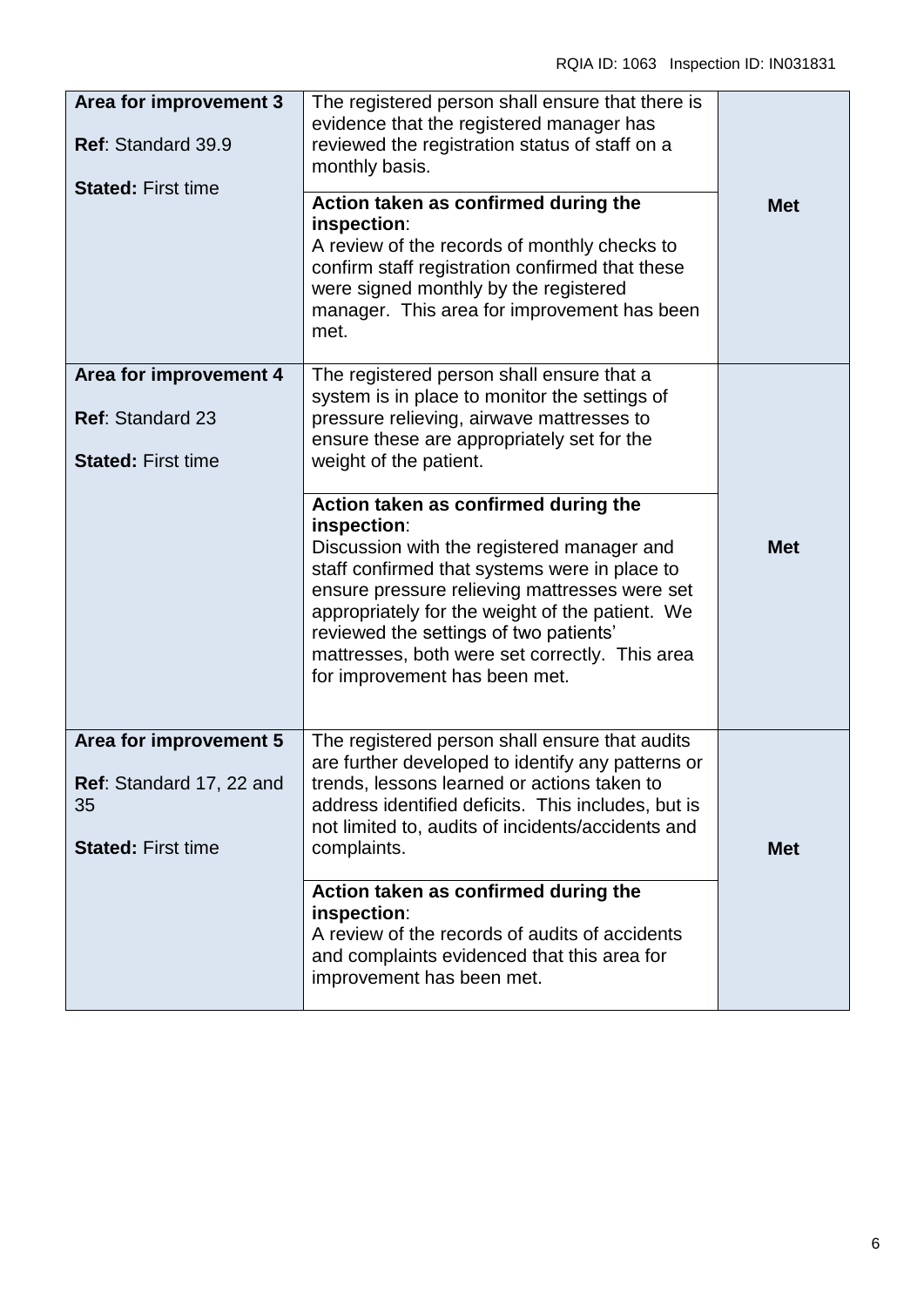| Area for improvement 6<br><b>Ref: Standard 35</b><br><b>Stated: First time</b> | The registered person shall ensure that the<br>monthly quality monitoring reports, under<br>regulation 29 of the Nursing Homes Regulations<br>(Northern Ireland) 2005, are further developed<br>to provide analysis of the information collated. |            |
|--------------------------------------------------------------------------------|--------------------------------------------------------------------------------------------------------------------------------------------------------------------------------------------------------------------------------------------------|------------|
|                                                                                | Actions identified should be carried forward<br>from month to month with evidence that any<br>identified issues have been effectively<br>addressed.                                                                                              | <b>Met</b> |
|                                                                                | Action taken as confirmed during the<br>inspection:<br>A review of the monthly quality monitoring<br>reports completed for September - December<br>2018 evidenced that this area for improvement<br>has been met.                                |            |

# **6.3 Inspection findings**

#### **6.4 Is care safe?**

**Avoiding and preventing harm to patients and clients from the care, treatment and support that is intended to help them.**

The registered manager confirmed the planned daily staffing levels for the home and explained that staffing levels were subject to regular review to ensure the assessed needs of the patients were met. A review of the staffing rota for the week commencing 7 January 2019 evidenced that the planned staffing levels were adhered to.

Observation of the delivery of care evidenced that patients' needs were met by the levels and skill mix of staff on duty and that staff attended to patients needs in a timely and caring manner. Staff advised that there were sufficient staff to meet the needs of the patients. We spoke with the relatives of two patients; no issues were raised with regard to the provision of staff. Questionnaires were provided for relatives and staff; none were received within the timescale for inclusion in this report. Any comments from patients, patient representatives and staff in returned questionnaires received after the return date will be shared with the manager for their information and action as required.

We reviewed accidents/incidents records completed in comparison with the notifications submitted by the home to RQIA in accordance with Regulation 30 of The Nursing Homes Regulations (Northern Ireland) 2005. Records were maintained appropriately and notifications were submitted in accordance with regulation.

A review of records evidenced that appropriate risk assessments had been completed prior to the use of restrictive practices, for example bed rails, alarm mats. There was also evidence of consultation with relevant persons. Care plans were in place for the management of bedrails and alarm mats.We observed that alarm mats were not always located in appropriate proximity to the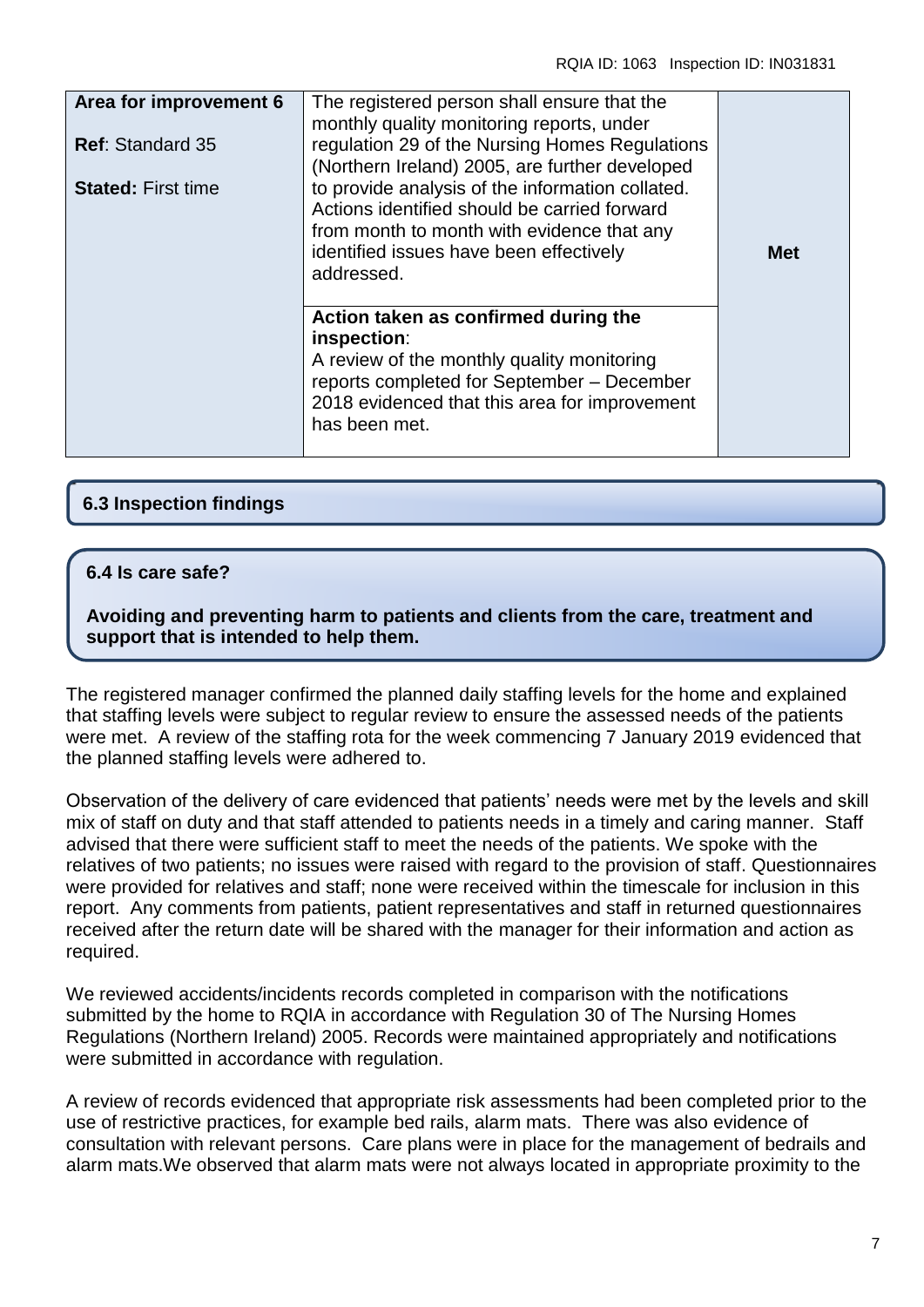patient to ensure they were activated if/when the patient attempted to walk unsupervised. If a patient is known to move the mat there should be regular checks to ensure the mat is appropriately placed. This was identified as an area for improvement

A review of the home's environment was undertaken and included observations of a sample of bedrooms, bathrooms, lounges, dining rooms and storage areas. Fire exits and corridors were observed to be clear of clutter and obstruction. The home was found to be warm, well decorated, clean and fresh smelling.

#### **Areas of good practice**

There were examples of good practice found throughout the inspection in relation to staffing, notification of accidents and the home's environment.

#### **Areas for improvement**

An area for improvement was identified for improvementin relation to the positioning of alarm mats.

|                                       | <b>Requlations</b> | <b>Standards</b> |
|---------------------------------------|--------------------|------------------|
| Total number of areas for improvement |                    |                  |

# **6.5 Is care effective?**

**The right care, at the right time in the right place with the best outcome.**

Review of six patient care records evidenced that care plans were in place to direct the care required and reflected the assessed needs of the patient.Care records contained details of the specific care requirements and a daily record was maintainedto evidence the delivery of care. Interventions prescribed were individualised and care records were reviewed regularly.

Care records reflected that, where appropriate, referrals were made to healthcare professionals such as care managers, General Practitioners (GPs), SALT and dieticians. Supplementary care charts such as food and fluid intake records evidenced that contemporaneous records were maintained. There was evidence that care plans had been reviewed in accordance with recommendations made by other healthcare professionals such as, the tissue viability nurse (TVN), the speech and language therapist (SALT) or the dietician changed.

A review of accidents/incidents records evidenced that patients were appropriately monitored following falls and that medical advice was sought as required.

Staff stated that there was effective teamwork; each staff member knew their role, function and responsibilities. Staff also confirmed that if they had any concerns, they could raise these with the registered manager or the nurse in charge. All grades of staff consulted demonstrated the ability to communicate effectively with their colleagues and other healthcare professionals.

# **Areas of good practice**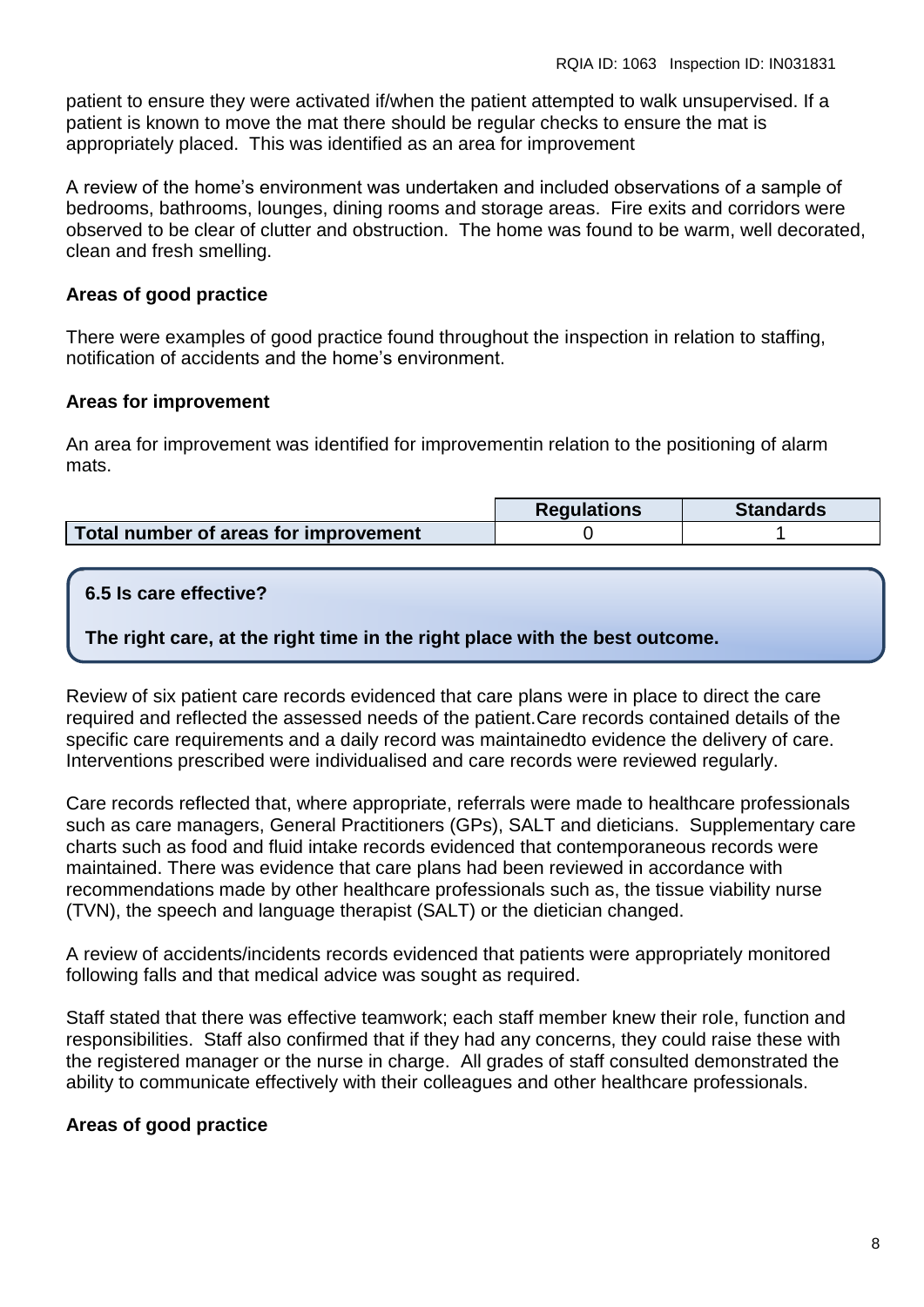There were examples of good practice found throughout the inspection in relation to care records, management of accidents and communication of patient need between staff. **Areas for improvement**

No areas for improvement were identified during the inspection.

|                                       | <b>Regulations</b> | <b>Standards</b> |
|---------------------------------------|--------------------|------------------|
| Total number of areas for improvement |                    |                  |

#### **6.6 Is care compassionate?**

**Patients and clients are treated with dignity and respect and should be fully involved in decisions affecting their treatment, care and support.**

We arrived in the home at10:30. Patients were seated in the lounges or in their bedroom, as was their personal preference. Some patients remained in bed, again in keeping with their personal preference or their assessed needs.

Staff demonstrated a detailed knowledge of patients' assessed needs and how to provide comfort if required. Staff interactions with patients were observed to be caring and timely. Patients were afforded choice, privacy, dignity and respect.

We reviewed the provision of activities. We spoke with the activity co-ordinator who explained that activities were planned on a weekly basis and the programme was displayed in the foyer for patients, relatives and visitors. The activity co-ordinator explained that activities were delivered on both a group and individual basis. Group activities included social games, exercise programmes and seasonal activities. One to one activities were delivered to those patients who,due to their dementia, participated better on a one to one basis.

We discussed with the activity co-ordinator how they identify patients' interests and if any life story work was completed. They explained that as part of the admission process relatives were provided with a life history form; however the information provided varied greatly between patients. We reviewed four patients care plans for activities and noted that the interventions to meet the patients' needs were generic and did not contain any detail of their individual past likes, interests or life history. This was identified as an area for improvement.

Discussion with relatives and a review of patients' records evidenced that during December 2018 there had been a range of activities. However a review of five patients care records evidenced that during October, November and the beginning of January there were only a few days when patients were engaged in meaningful activities. We discussed this with the registered manager and asked what the arrangements for the provision of activities was when the activity co-ordinator was not on duty. They explained that care staff have a responsibility to deliver activities as part of their role; however these activities would not always be recorded. The registered manager agreed to discuss the recording of activities with care staff to ensure that records accurately reflected the full range of activities each patient participates in. This will be reviewed at the next inspection.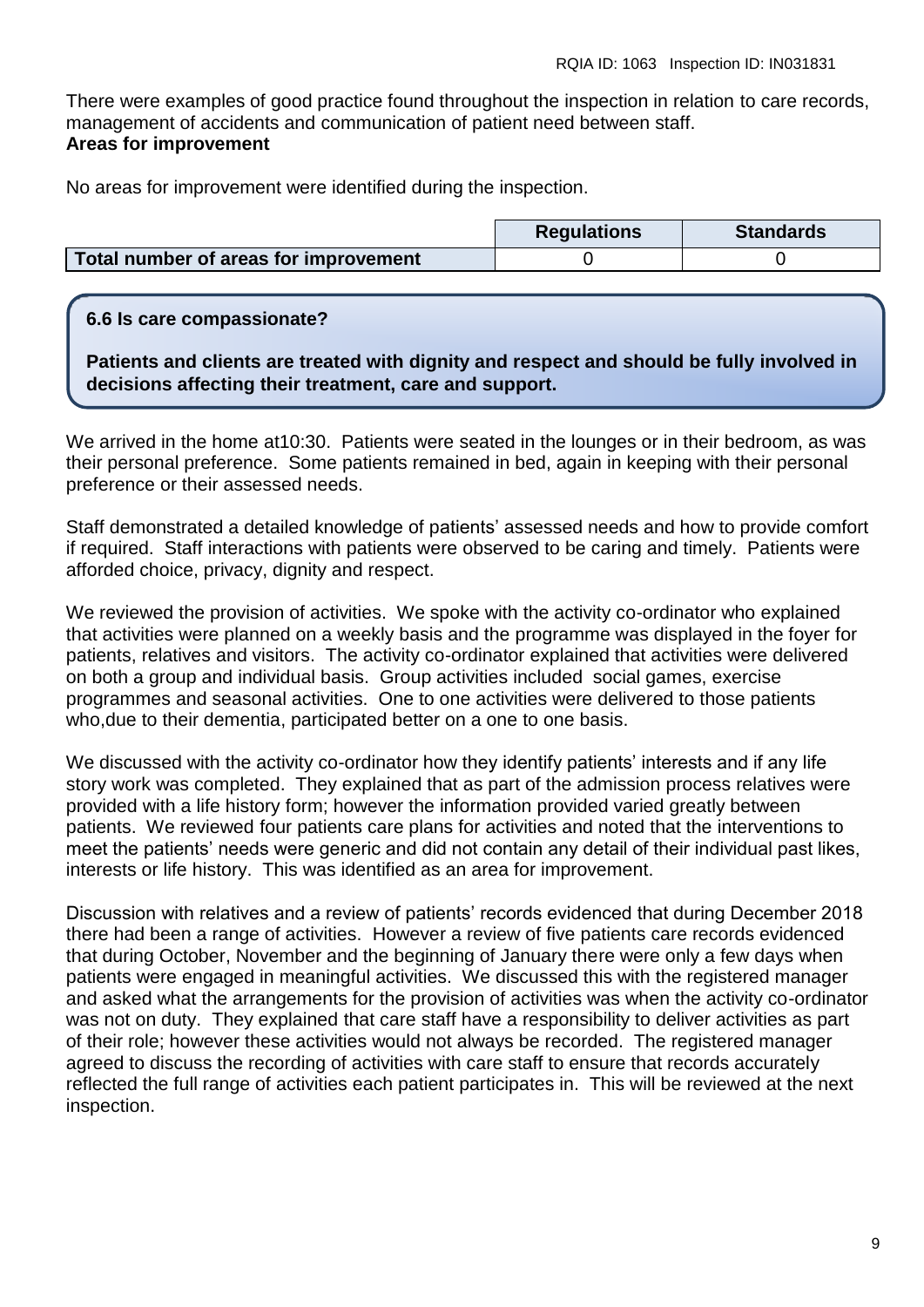We discussed how the patients were supported with their spiritual needs. The activity coordinator explained that a service is held in the home monthly and that patients' ministers visit them on an individual basis. Eucharist ministers visit the home each Sunday. We spoke with the relative of two patients who were satisfied with the caring attitude of staff and the delivery of care. One relative commented that they would like to see more activities. This comment was shared with the registered manager for their attention.

As previously discussed questionnaires were also provided for relatives; no completed questionnaires were received prior to the issue of this report.

We spoke with five members of staff. Staff were of the opinion that care was delivered to a good standard. Staff were asked to complete an on line survey, we had no responses within the timescale specified.

Any comments from relatives and staff in returned questionnaires received after this report is issued will be shared with the registered manager for their information and action as required.

#### **Areas of good practice**

There were examples of good practice found throughout the inspection in relation to patient dignity and privacy and activities.

#### **Areas for improvement**

An area for improvement was identified for improvementin relation to care plans for activities.

|                                       | <b>Requlations</b> | <b>Standards</b> |
|---------------------------------------|--------------------|------------------|
| Total number of areas for improvement |                    |                  |

# **6.7 Is the service well led?**

**Effective leadership, management and governance which creates a culture focused on the needs and experience of service users in order to deliver safe, effective and compassionate care.**

The certificate of registration issued by RQIA was appropriately displayed in the foyer of the home. Discussion with staff, and observations confirmed that the home was operating within the categories of care registered.

Since the last inspection there has been no change in management arrangements. A review of the duty rota evidenced that the registered manager's hours, and the capacity in which these were worked, were clearly recorded. The registered manager continues to be supported daily by the responsible individual. Discussion with staff, patients and relatives evidenced that the registered manager's working patterns enabled them to have contact with her as required.

Review of the home's complaints records evidenced that systems were in place to ensure that complaints were managed in accordance with Regulation 24 of The Nursing Homes Regulations (Northern Ireland) 2005 and the DHSSPS Care Standards for Nursing Homes 2015.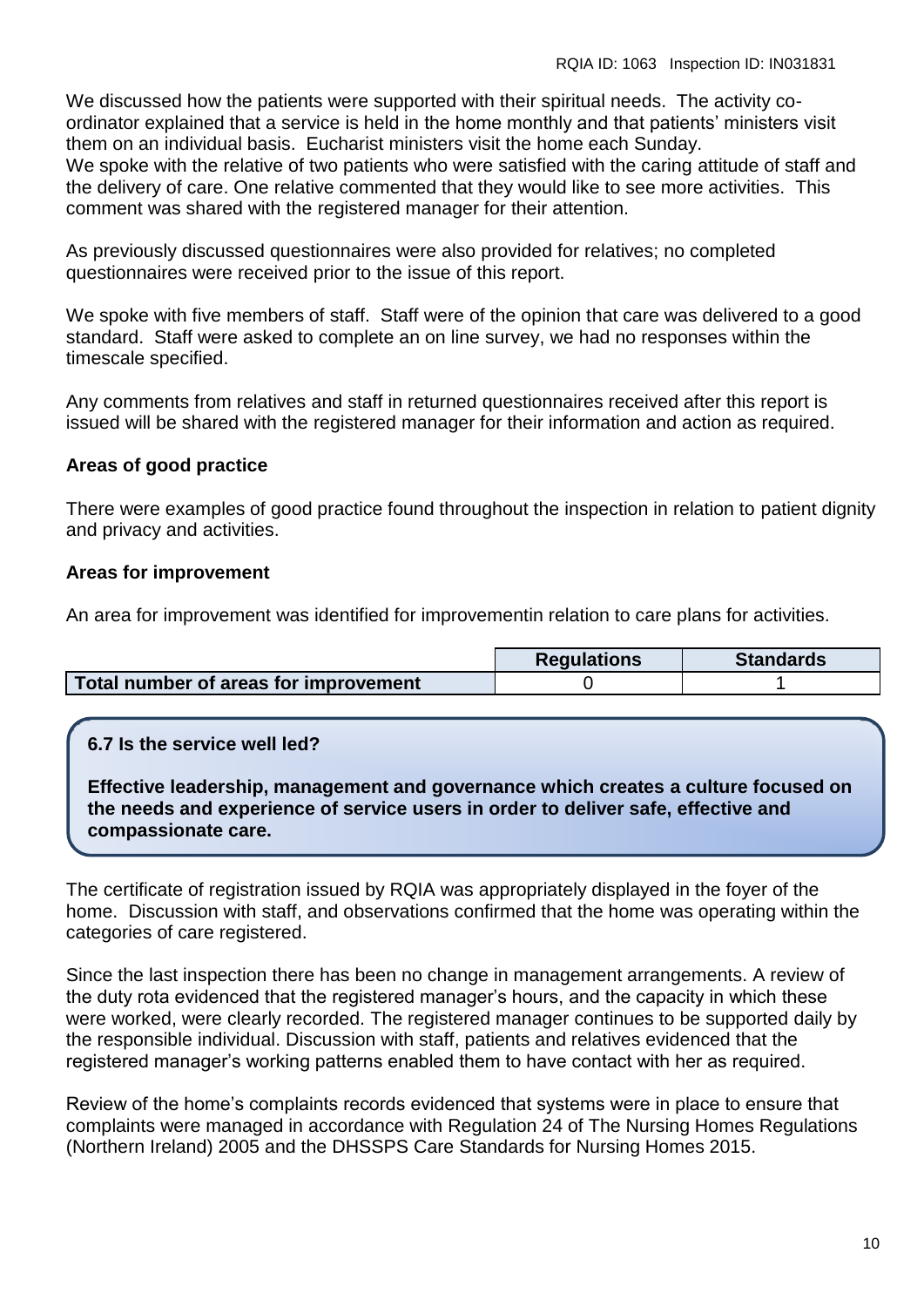As previously discussed a review of records evidenced that quality monitoring visits were completed on a monthly basis by the responsible individual in accordance with Regulation 29 of The Nursing Homes Regulations (Northern Ireland) 2005.

Discussion with the registered manager and review of records evidenced that systems were in place to ensure that notifiable events were investigated and reported to RQIA or other relevant bodies appropriately. As previously discussed neurological observations were completed where there was an unwitnessed fall or a suspected/actual head injury. An area for improvement has been made that the registered manager will complete regular audits to ensure that the recording of neurological observations is consistent.

# **Areas of good practice**

There were examples of good practice found throughout the inspection in relation to governance arrangements, management of complaints and incidents and maintaining good working relationships.

# **Areas for improvement**

No areas for improvement were identified during the inspection.

|                                       | <b>Requlations</b> | <b>Standards</b> |
|---------------------------------------|--------------------|------------------|
| Total number of areas for improvement |                    |                  |

# **7.0 Quality improvement plan**

Areas for improvement identified during this inspection are detailed in the QIP. Details of theQIP were discussed with Jincy Mathew, registered manager, aspart of the inspection process. The timescales commence from the date of inspection.

The registered provider/manager should note that if the action outlined in the QIP is not taken to comply with regulations and standardsthis may lead to further enforcement action including possible prosecution for offences. It is the responsibility of the registered provider to ensure that all areas for improvementidentified within the QIP are addressed within the specified timescales.

Matters to be addressed as a result of this inspection are set in the context of the current registration of the nursing home. The registration is not transferable so that in the event of any future application to alter, extend or to sell the premises RQIA would apply standards current at the time of that application.

# **7.1 Areas for improvement**

Areas for improvement have been identified where action is required to ensure compliance with The Nursing Home Regulations (Northern Ireland) 2005 and The Care Standards for Nursing Homes (2015).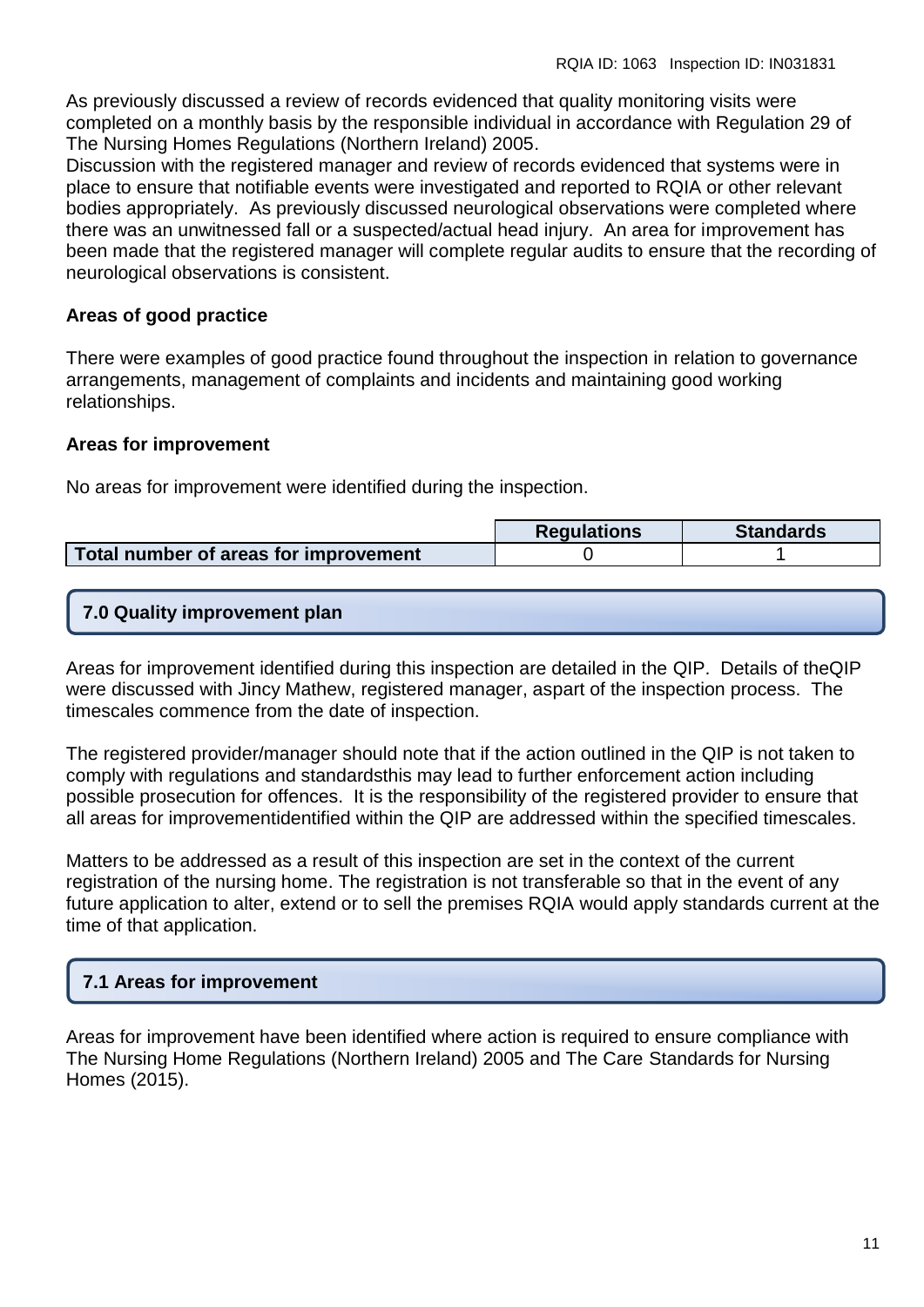#### **7.2 Actions to be taken by the service**

The QIP should be completed and detail the actions taken to address the areas for improvement identified. The registered providershould confirm that these actions have been completed and return the completed QIPvia Web Portalfor assessment by the inspector.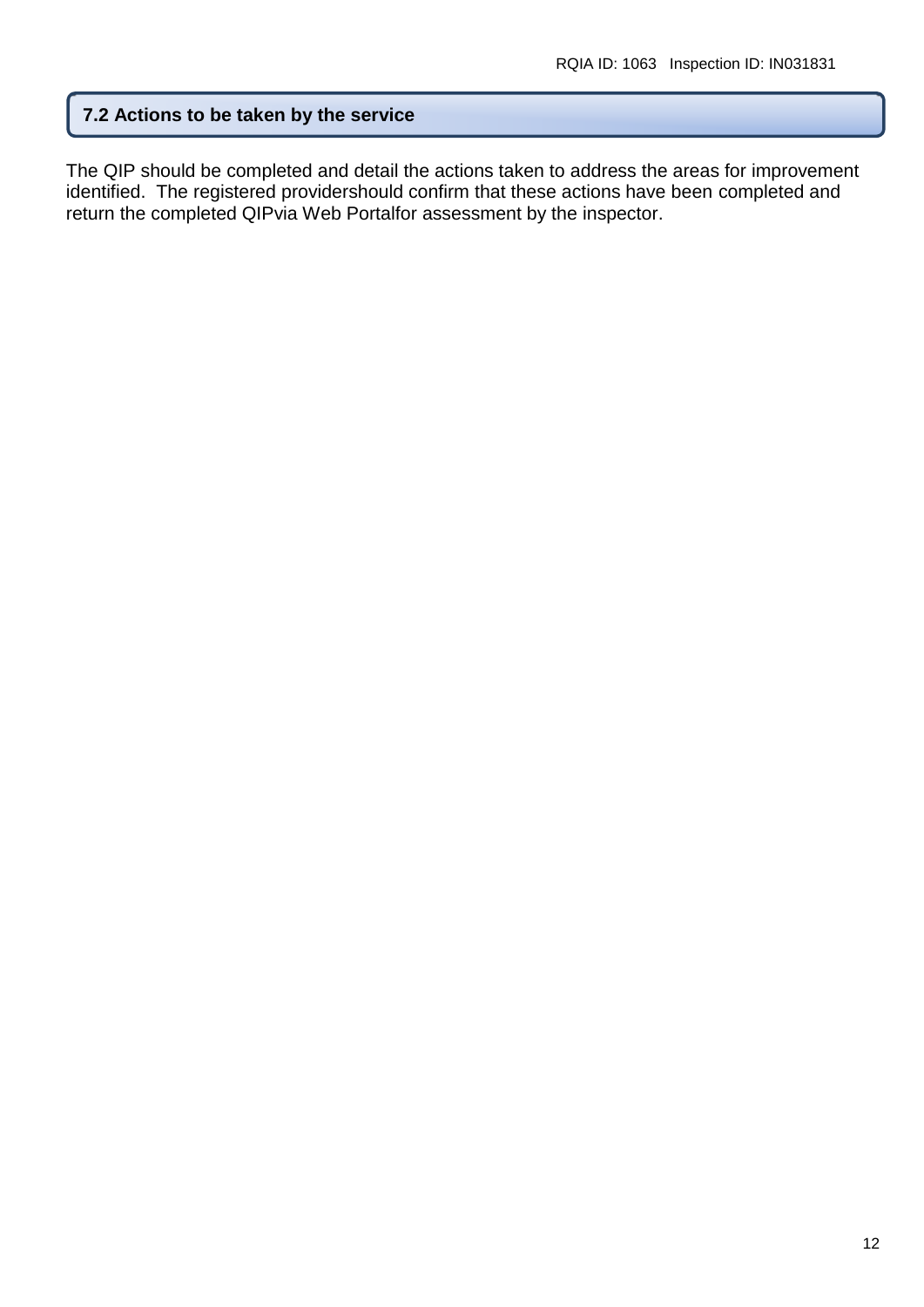# **Quality Improvement Plan**

|                           | Action required to ensure compliance withthe Department of Health, Social Services and<br>Public Safety (DHSSPS) Care Standards for Nursing Homes, April 2015 |
|---------------------------|---------------------------------------------------------------------------------------------------------------------------------------------------------------|
| Area for improvement 1    | The registered manager will complete regular audits to ensure that                                                                                            |
|                           | the recording of neurological observations is consistent.                                                                                                     |
|                           |                                                                                                                                                               |
| Ref: Standard 35.6        |                                                                                                                                                               |
|                           | Ref: Section 6.3                                                                                                                                              |
| <b>Stated: First time</b> |                                                                                                                                                               |
|                           |                                                                                                                                                               |
|                           | Response by registered persondetailing the actions taken:                                                                                                     |
| To be completed           | From the day of inspection, the registered manager has created a                                                                                              |
| by: From the day of the   | new audit form for all unwitnessed falls and falls with head injury to                                                                                        |
| inspection                | ensure all documents are completed and consistent.                                                                                                            |
|                           |                                                                                                                                                               |
|                           |                                                                                                                                                               |
| Area for improvement 2    | The registered persons shall ensure that alarm mats are located in                                                                                            |
|                           | appropriate proximity to the patient to ensure they are activated                                                                                             |
| <b>Ref: Standard 22</b>   | if/when the patient attempted to walk unsupervised.                                                                                                           |
|                           |                                                                                                                                                               |
|                           |                                                                                                                                                               |
| <b>Stated: First time</b> | If a patient is known to move the mat there should be regular checks                                                                                          |
|                           | to ensure the mat is appropriately placed.                                                                                                                    |
| To be completed by:       |                                                                                                                                                               |
|                           |                                                                                                                                                               |
| 8 February 2019           | Ref: Section 6.4                                                                                                                                              |
|                           |                                                                                                                                                               |
|                           | Response by registered persondetailing the actions taken:                                                                                                     |
|                           | From date of inspection, regular checks are undertaken for all                                                                                                |
|                           | residents who prefer to stay in their bedroom and identify at risk of                                                                                         |
|                           |                                                                                                                                                               |
|                           | falls where alarm mats in situ.                                                                                                                               |
|                           |                                                                                                                                                               |
| Area for improvement 3    | The registered persons shall ensure that care plans for activities                                                                                            |
|                           | contain detail of patients' past likes, interests and life history.                                                                                           |
|                           |                                                                                                                                                               |
| <b>Ref: Standard 4</b>    |                                                                                                                                                               |
|                           | Ref: Section 6.3 & 6.7                                                                                                                                        |
| <b>Stated: First time</b> |                                                                                                                                                               |
|                           | Response by registered persondetailing the actions taken:                                                                                                     |
|                           |                                                                                                                                                               |
| To be completed by:       | From the date of inspection, the Activities Co-ordinator has modified                                                                                         |
| 8 February 2019           | the residents care plans for activities to ensure that they are person-                                                                                       |
|                           | centred for each resident.                                                                                                                                    |
|                           |                                                                                                                                                               |
|                           |                                                                                                                                                               |

*\*Please ensure this document is completed in full and returned via Web Portal\**